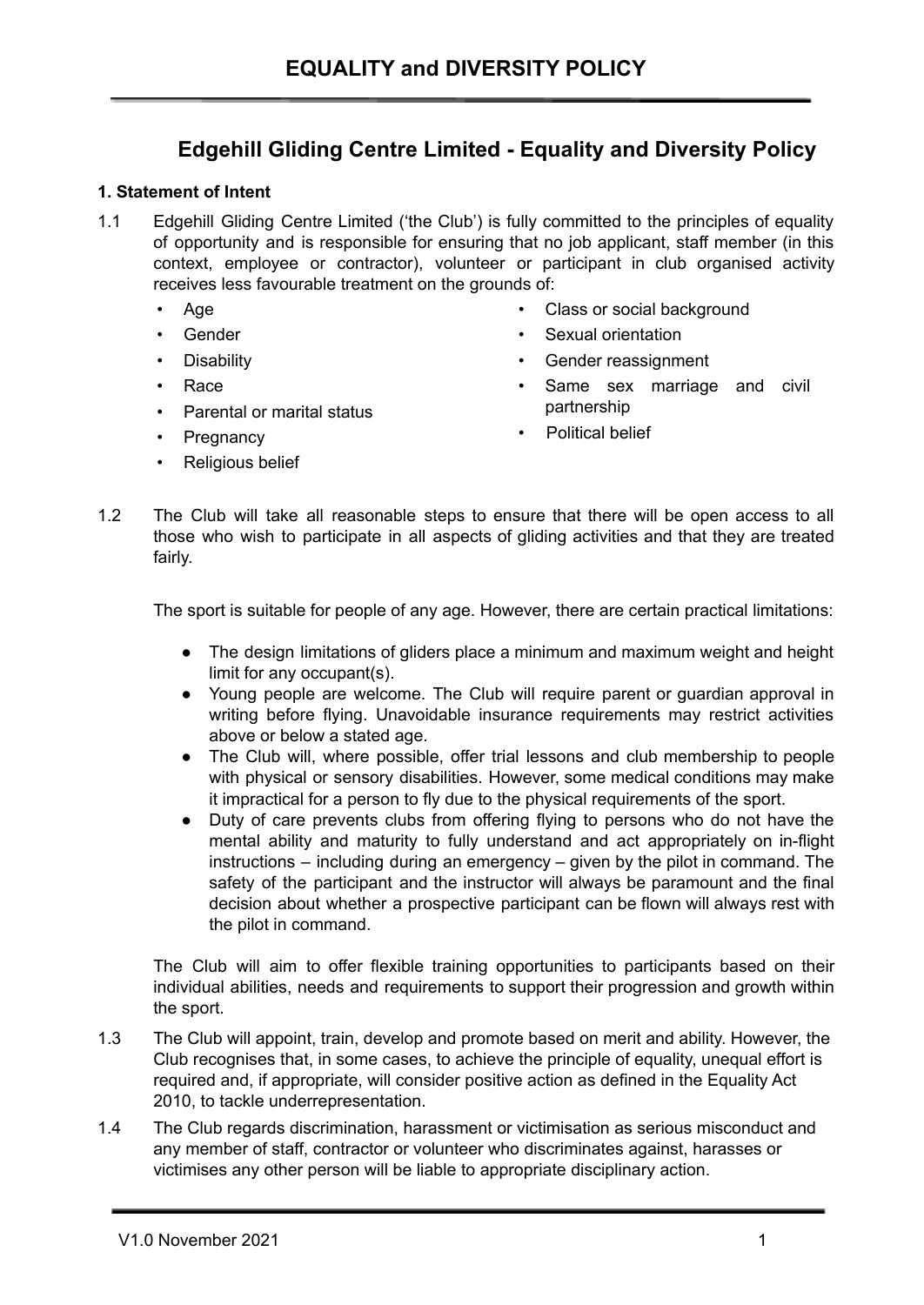# **2. Purpose of the Policy**

- 2.1 The Club recognises that it is possible that certain sections of the community may have been affected by past discrimination and may have been denied the opportunity to participate equally and fully in sport at all levels.
- 2.2 This policy has been produced to prevent any potential discrimination or other unfair treatment, whether intentional or unintentional, direct or indirect, against its employees, contractors, volunteers and those participating in Club controlled activity.

## **3. Equity**

3.1 The Club is committed to ensuring that equity is incorporated across all aspects of its development and activities. In doing so, it acknowledges and adopts the following definition of sports equity, (taken from both Sport England's and Sport Scotland's definition):

> *Equity is not about equal numbers, and it is not necessarily about treating everyone equally. It is concerned more with fairness, justice, inclusion and respect.*

> *Sports equity is about fairness in sport, equality of access, recognising inequalities and taking steps to address them, including giving differential support to those who experience difficulties, helping to overcome them. It is about changing the culture and structure of sport to ensure it becomes equally accessible to everyone in society.*

3.2 The Club respects the rights, dignity and worth of every person and will treat everyone fairly within the context of their sport.

#### **4. Legal Requirements**

- 4.1 The Club is required by law not to discriminate against its employees, contractors, volunteers and those participating in any Club controlled activity and recognises its legal obligations under, and will abide by the requirements of, the following:
	- Rehabilitation of Offenders Act 1974
	- Children's Act 1989
	- Human Rights Act 1998
	- Equality Act 2010
	- Any later amendments to the above Acts/Regulations, or future Acts/Regulations that are relevant to the Club.

#### **5. Responsibility, Implementation and Communication**

- 5.1 The following responsibilities will apply:
	- 5.1.1 The Directors are responsible for ensuring that this Equality and Diversity Policy exists, is kept up-to-date, is followed, and for dealing with any actual or potential breaches.
	- 5.1.2 The Directors have the overall responsibility for the implementation of the Equality and Diversity Policy.
	- 5.1.3 A specific volunteer or member of staff, designated by the Directors, has the overall responsibility for ensuring that the policy is effectively implemented and this will form part of their work programme.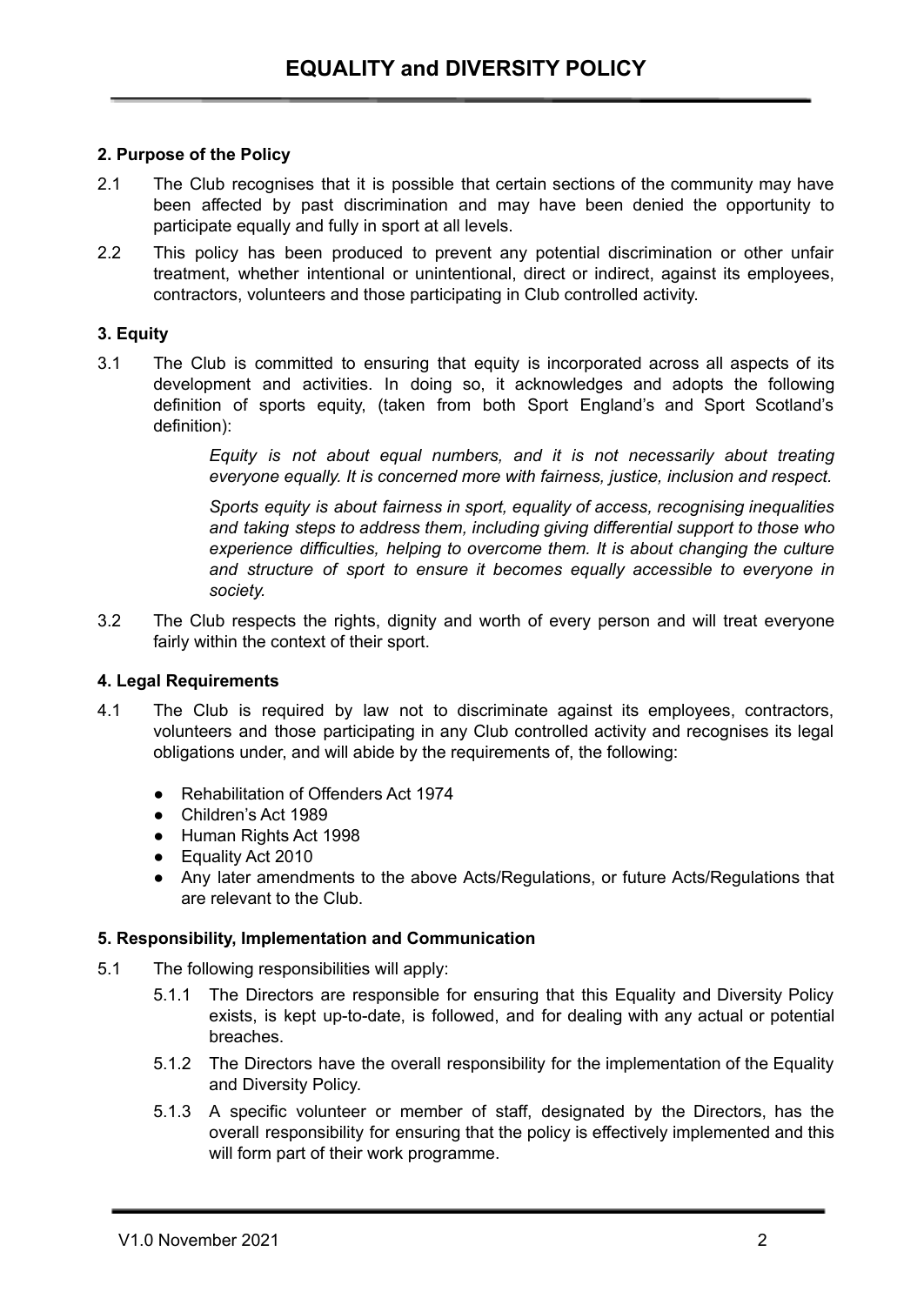- 5.1.4 All staff members, volunteers and participants have responsibilities to respect, act in accordance with and thereby support and promote the spirit and intentions of the policy and, where appropriate, individual work programmes will be amended to include equality related tasks.
- 5.2 The policy will be implemented immediately following Directors' agreement and will result in the following:
	- 5.2.1 A copy of this document will be available to all staff, volunteers and members of the Club.
	- 5.2.2 The Club will take measures to ensure that its employment practices are non-discriminatory.
	- 5.2.3 No applicant (either for a remunerated or volunteer role), will be placed at a disadvantage by requirements or conditions which are not necessary to the performance of the job or which constitute unfair discrimination.
	- 5.2.4 A planned approach will be adopted to eliminate barriers which discriminate.
	- 5.2.5 The Club will ensure that consultants and advisers used by the Club can demonstrate their commitment to the principles and practice of equality and that they abide by this policy.
- 5.3 The policy will be communicated in the following ways:
	- 5.3.1 It will be part of the staff handbook and reference will be made to it in any codes of conduct.
	- 5.3.2 It will be covered in all staff and volunteer induction training
	- 5.3.3 All members will be made aware of the policy's existence when they join and a summary of any revisions will be promulgated.
	- 5.3.4 It will be available on the Club website.
	- 5.3.5 At time of review, a mechanism will be put in place to allow all staff, members and volunteers to be part of the process.

# **6. Review**

- 6.1 Once approved, the policy will apply for 3 years before a formal review takes place, unless any proposal to the Board of Directors, or legislation change, requires an interim review and/or amendment.
- 6.2 The effectiveness of the policy will be reviewed by the Chair and the Lead Equality Officer on an annual basis, with the results being reported to the Board of Directors and publicised as appropriate.

# **7. Disciplinary and Grievance Procedures**

- 7.1 To safeguard individual rights under the policy, a staff member, volunteer or participant in Club controlled activity, who believes they have suffered inequitable treatment within the scope of the policy, may raise the matter through the appropriate grievance procedure.
- 7.2 Appropriate disciplinary action will be taken against any staff member, volunteer or participant who violates the Club's Equality and Diversity Policy.
- 7.3 An individual may raise any grievance and they will not be penalised for doing so unless it is untrue and not made in good faith.